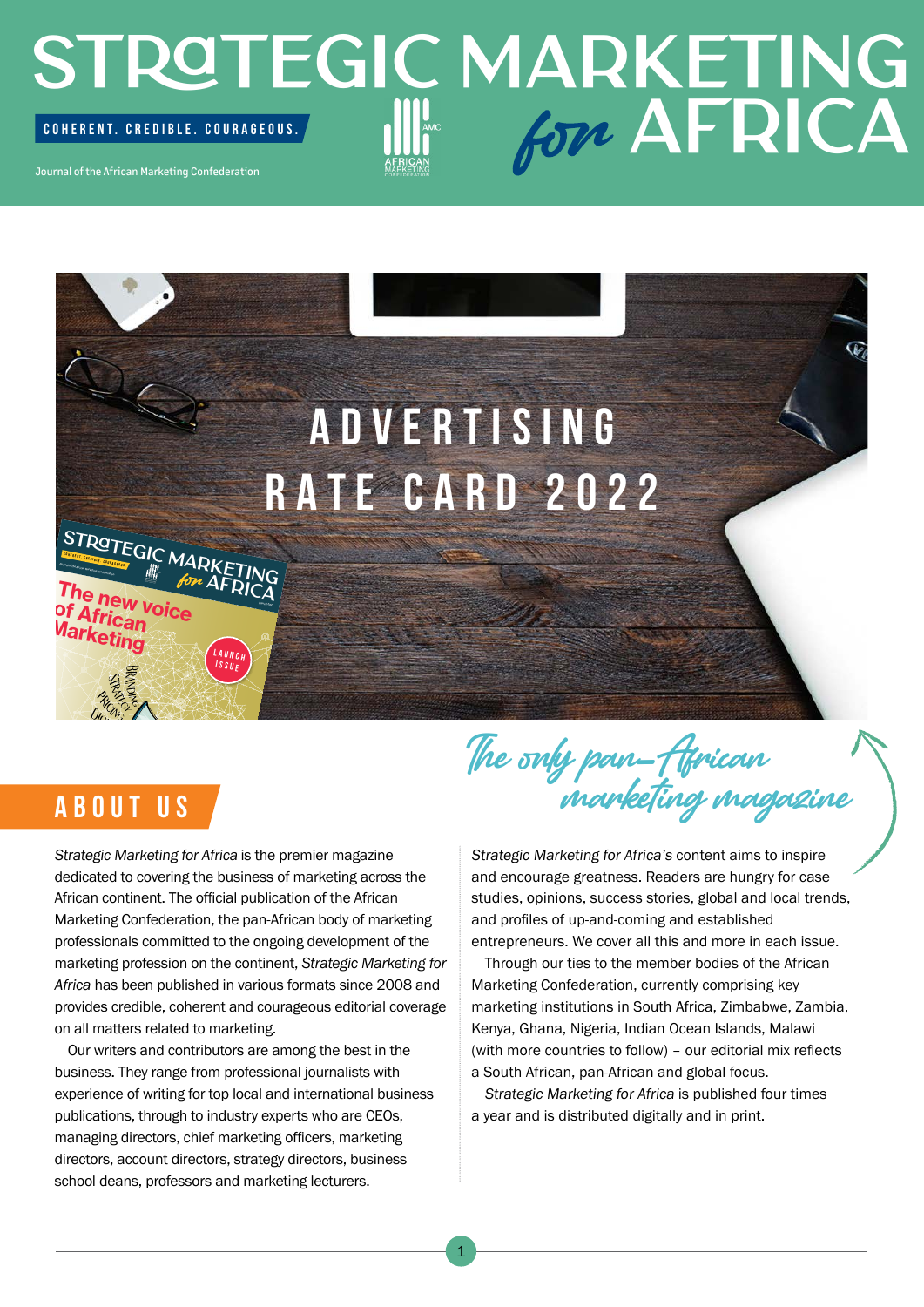### **WHO WE REACH**

The magazine is read by marketing professionals, professionals working in related fields such as advertising and market research, professionals who are members of the bodies forming the African Marketing Confederation as well as their corporate and professional members, students and alumni.

Here's more detail on who we reach:

#### **MARKETING PROFESSIONALS – WHO ARE THEY**

Professional marketers are well-educated, high-earning individuals working in a dynamic industry. They are influencers, educated, experienced and decisive. According to research by a leading employment specialist, there is strengthening demand for marketing professionals, making this a fast-growing industry.

#### **MARKETING PROFESSIONALS IN AFRICA**

Through the African Marketing Confederation (AMC), the magazine is distributed to the membership bodies and key influencers in South Africa, Zimbabwe, Zambia, Kenya, Ghana, Nigeria, Indian Ocean Islands, Malawi. More countries are being added to this list.

In some instances, membership of these bodies is a legal requirement for practicing marketers. Total membership and audience reach with the AMC countries is around 32 000.

The AMC members number in the tens of thousands and many are working professionals who are upskilling themselves in order to take up more senior positions within their organisations.



Strategic Marketing for Africa is a perfect platform for your marketing message because:

- You reach a key and valuable audience of professional marketers and those working in allied professions; an audience that is difficult to reach via other avenues.
- You associate your products and solutions with the well-established and respected marketing institutions, and with a publication with the highest editorial and quality standards.
- You get your message into many parts of Africa and tap into marketers based around the continent.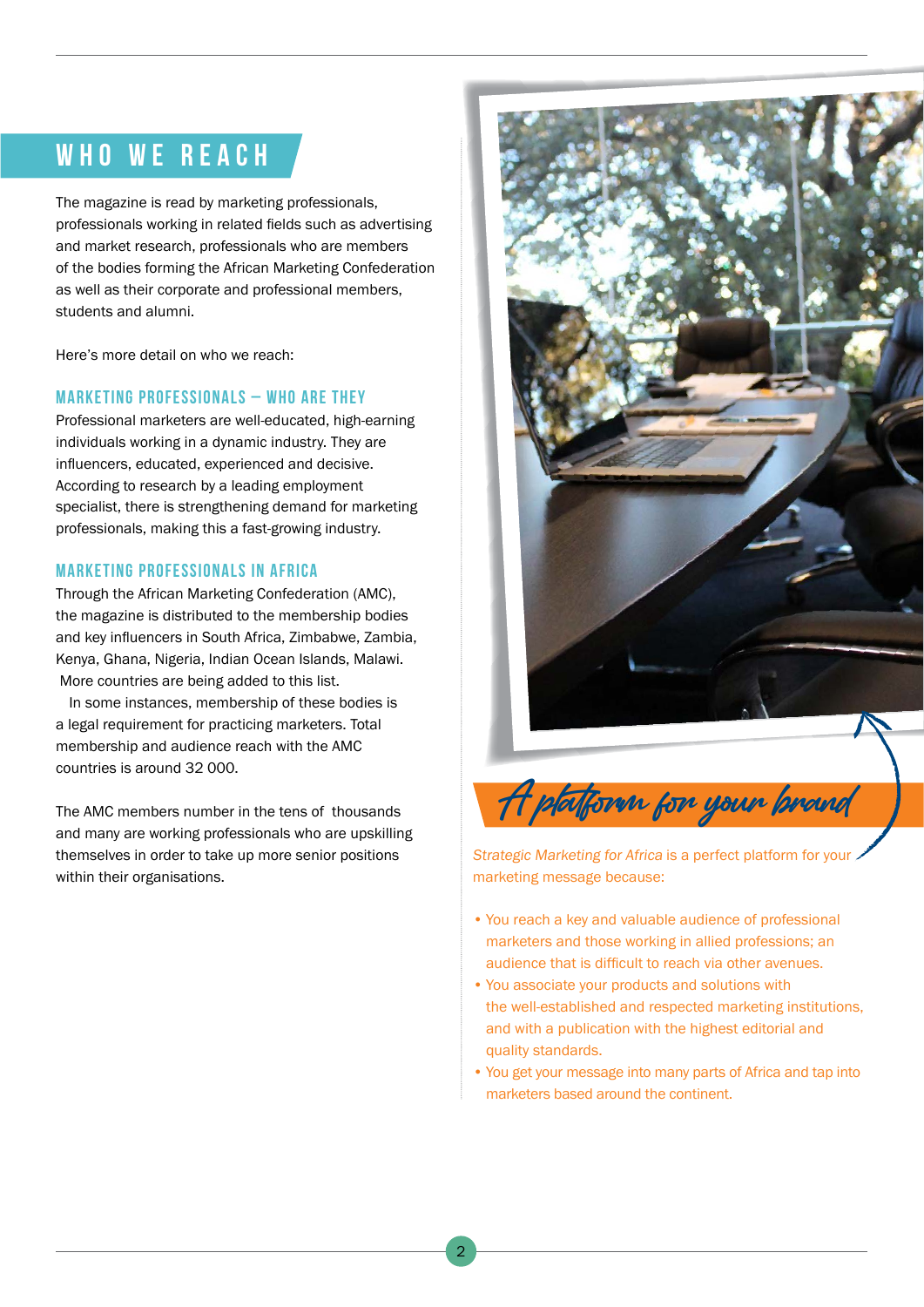### **AD SPECIFICATIONS**

The publication is produced to high print quality specifications, and is distributed in print and digitally. Should the ad be intended to go to the edge of the page, text and images (those that do not bleed off the page) must fit into the type area, and the artwork must be extended an extra 5mm (bleed) beyond the trim size to assure that when the page is trimmed, text is not cut off and the artwork indeed goes to the edge of the page. If the advertiser does not want the ad to run up to the edge of the page, the entire ad must fit into the type area.

Material should be supplied in a press-optimised pdf format – colours converted to CMYK. Material should be made up in bureau software (e.g. Indesign or Illustrator) before converting to pdf. Note that material made up in MS Word and PowerPoint before converting to pdf will result in poor printing and/or extra costs for the advertiser's account, and is therefore not acceptable. Material should be emailed to Barbara Spence on **[barbara@avenue.co.za](mailto:barbara%40avenue.co.za?subject=)**.

Any typesetting or layout required will be for the advertiser's account.

that drive engagement effectively.

| <b>AD SIZE</b>        | <b>POSITION</b> | <b>WIDTH X</b><br><b>HEIGHT (MM)</b> | <b>AD SIZE</b>                       | <b>AD SIZE</b>                                                                        | <b>WIDTH X</b><br><b>HEIGHT (MM)</b> |
|-----------------------|-----------------|--------------------------------------|--------------------------------------|---------------------------------------------------------------------------------------|--------------------------------------|
| Full Page             |                 | Trim 210 x 297                       | Quarter Page Vertical                |                                                                                       | Trim 105 x 148,5                     |
|                       |                 | Type 190 x 277                       |                                      |                                                                                       | Type 85 x 128,5                      |
|                       |                 | Bleed 5 all around                   |                                      |                                                                                       | Bleed 5 all around                   |
| Half Page Vertical    |                 | Trim 105 x 297                       | Quarter Page<br>Horizontal           |                                                                                       | Trim 210 x 74,25                     |
|                       |                 | Type 85 x 277                        |                                      |                                                                                       | Type 190 x 64,25                     |
|                       |                 | Bleed 5 all around                   |                                      |                                                                                       | Bleed 5 all around                   |
| Half Page Horizontal  |                 | Trim 210 x 148,5                     | Eighth Page<br>Horizontal (strip ad) |                                                                                       | Trim 210 x 37,125                    |
|                       |                 | Type 190 x 138,5                     |                                      |                                                                                       | Type 190 x 27,125                    |
|                       |                 | Bleed 5 all around                   |                                      |                                                                                       | Bleed 5 all around                   |
| Third Page Vertical   |                 | Trim 70 x 297                        | Double Page Spread                   |                                                                                       | Trim 420 x 297                       |
|                       |                 | Type 50 x 277                        |                                      |                                                                                       | Type 400 x 277                       |
|                       |                 | Bleed 5 all around                   |                                      |                                                                                       | Bleed 5 all around                   |
| Third Page Horizontal |                 | Trim 210 x 99                        | Digital requirements                 |                                                                                       |                                      |
|                       |                 | Type 190 x 89                        |                                      | 1. Please provide interactive pdfs in order                                           |                                      |
|                       |                 | Bleed 5 all around                   |                                      | for links to be active.<br>2. The publication can accommodate links                   |                                      |
|                       |                 |                                      |                                      | to corporate videos and YouTube, podcasts,<br>QR codes and other interactive channels |                                      |